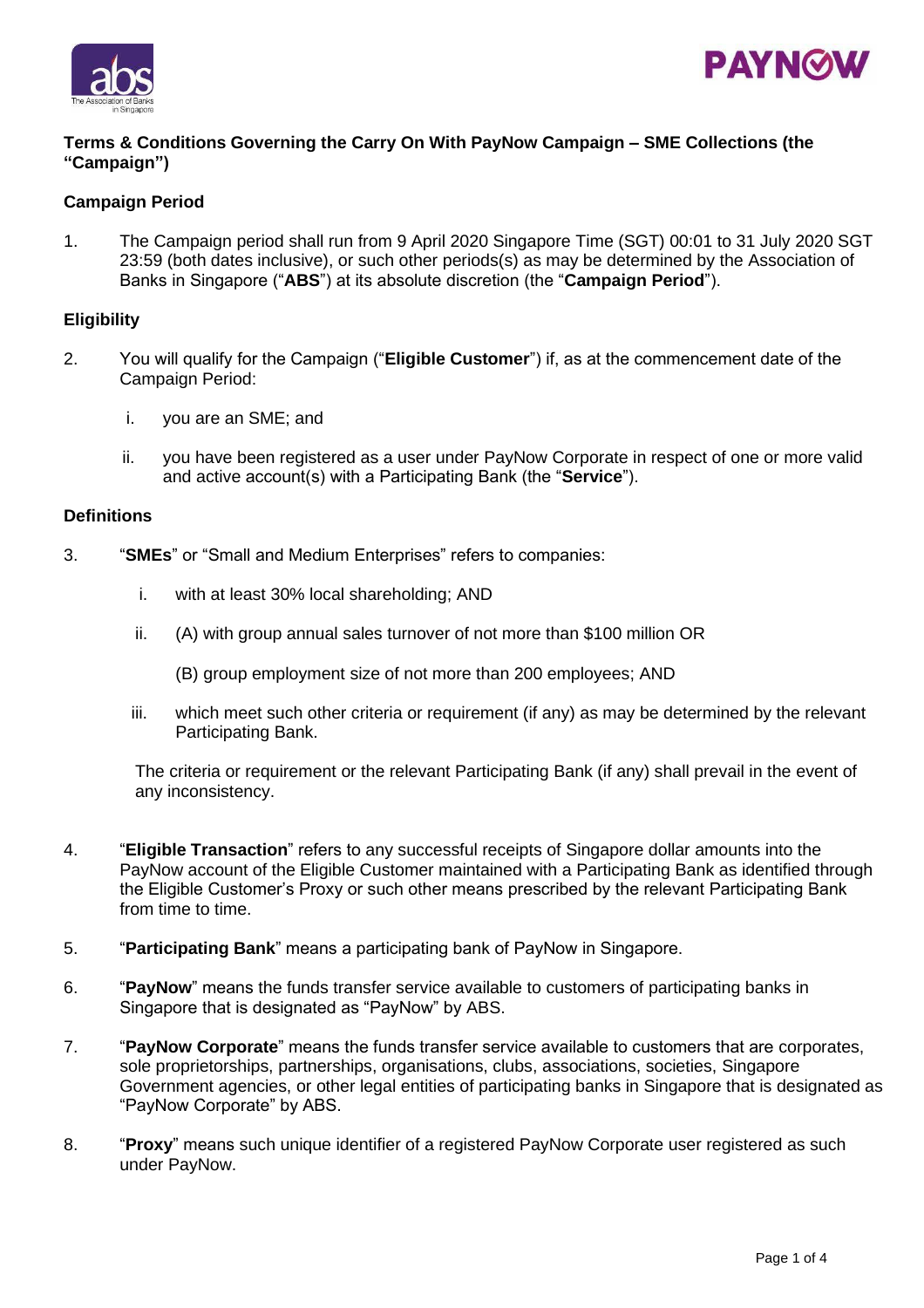



## **Rewards**

9. For each period of the Campaign Period as provided in the table below, the first 10,000 Eligible Customers to receive ten (10) Eligible Transactions within the Campaign Period shall be entitled to receive a cash reward of S\$25 each (the "**Reward**"). Please refer to the illustration below:

| Campaign Period                                                      | <b>Details</b>                                                                                                                                     |
|----------------------------------------------------------------------|----------------------------------------------------------------------------------------------------------------------------------------------------|
| First period: 9 April 2020 to 31 May<br>2020 (both dates inclusive)  | The first 10,000 Eligible Customers to<br>receive ten (10) Eligible Transactions in<br>this period will each be entitled to<br>receive the Reward. |
| Second period: 1 June 2020 to 31 July<br>2020 (both dates inclusive) | The first 10,000 Eligible Customers to<br>receive ten (10) Eligible Transactions in<br>this period will each be entitled to<br>receive the Reward. |

- 10. For avoidance of doubt, the computation of each Eligible Customer's number of Eligible Transactions shall reset at the beginning of each period of the Campaign Period. As an example, if an Eligible Customer only conducts four (4) Eligible Transactions in the first period, those four (4) Eligible Transactions shall not be taken into account for the second period, and the calculation of Eligible Transactions for that Eligible Customer for the second period shall restart from zero (0).
- 11. The Campaign is limited to the first 10,000 Eligible Customers who meet the conditions in Clauses 2 and 10 for each period of the Campaign Period. For the avoidance of doubt, in the event that any person entitled to the Reward is subsequently found to be ineligible for the Campaign, neither ABS nor any Participating Bank shall be obligated or liable to provide the Reward to another Eligible Customer.
- 12. Each Eligible Customer can only receive the Reward once in each period of the Campaign Period. For the avoidance of doubt, each Eligible Customer can receive a maximum of two Rewards throughout the Campaign.
- 13. Eligible Customers who qualify to receive the Reward will receive it within 12 weeks after the end of the Campaign Period, or such other timing as may be determined by ABS in its absolute discretion.
- 14. The Reward will be sent to the qualifying Eligible Customers via PayNow or such other medium of transfers as may be determined by ABS at its absolute discretion.
- 15. If any Eligible Customer is subsequently discovered to be in breach of any of these terms and conditions, or ineligible to participate in the Campaign or to receive the Reward (which eligibility shall be determined at the discretion of ABS), ABS reserves the right to (i) forfeit or withdraw the Reward at any time; or (ii) (where the Reward has been redeemed) claw-back the Reward or request the Eligible Customer to repay to or compensate ABS the value of the Reward at any time. No person shall be entitled to any payment or compensation from ABS or any Participating Bank should any Reward be forfeited or withdrawn, if any Reward is reclaimed by ABS, or if a customer is asked to repay to or compensate ABS the value of the Reward for whatsoever reasons.
- 16. ABS reserves the right to substitute or replace the Reward with any item of similar value at its sole discretion without notice to any person.

# **Data Protection and Consent**

17. By participating in the Campaign, the Eligible Customer acknowledges and agrees that (a) the relevant Participating Bank; and (b) ABS, may collect, use, disclose and/or process data (which may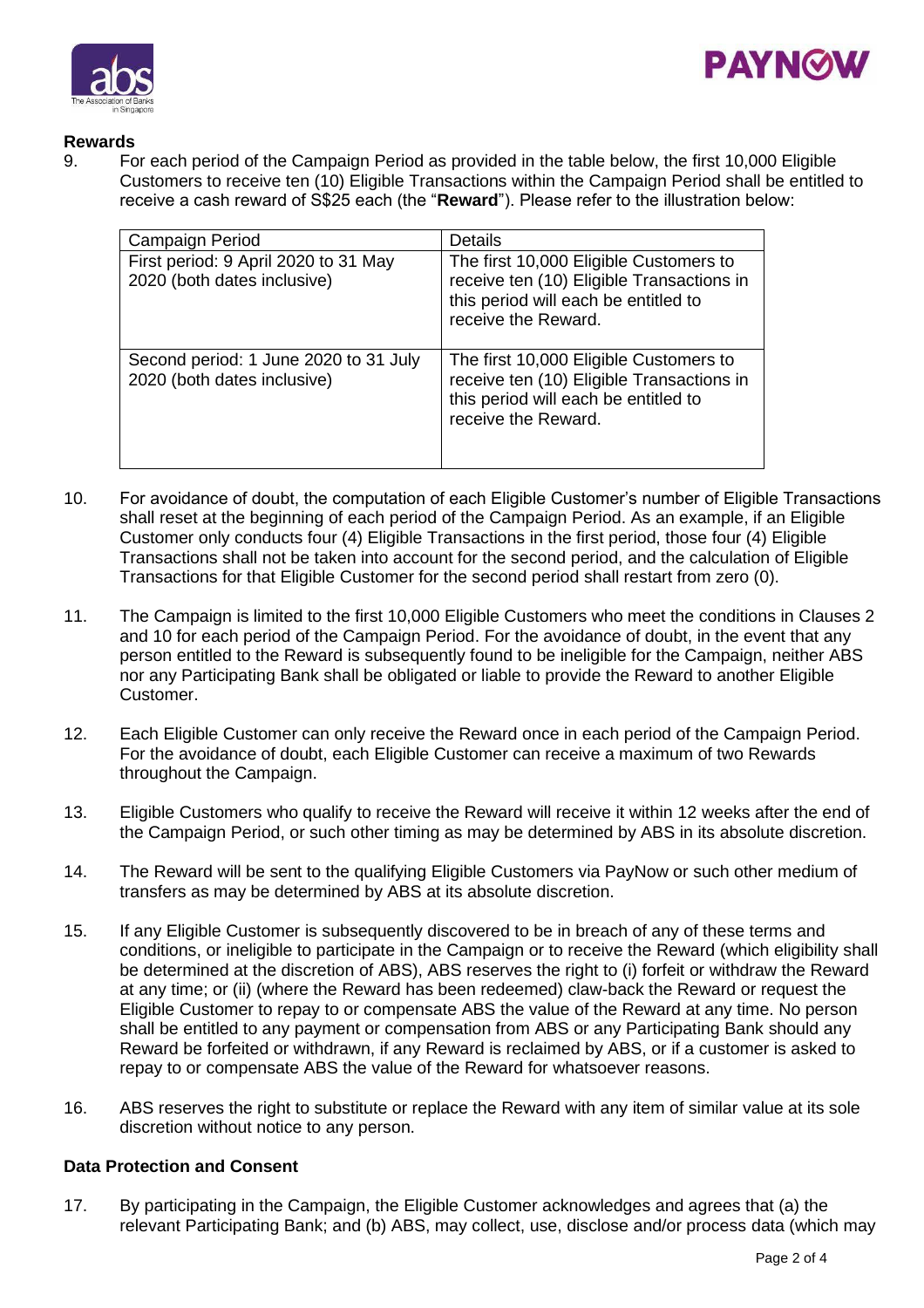



include without limitation, personal data) relating to the Eligible Customer, such as, without limitation, the details and business contact information of the Eligible Customer and/or the Eligible Customer's representative(s) (collectively, "**Customer Data**"). Such Customer Data may be collected, used, disclosed and/or processed for:

- i. the purpose of determining the eligibility of the Eligible Customer to participate in the Campaign; and
- ii. the purpose of facilitating, administrating and processing the Eligible Customer's application for PayNow and participation in the Campaign; and
- iii. the purpose of managing, administrating and conducting the Campaign; and
- iv. the fulfilment and delivery of the Reward to the Eligible Customer, where applicable; and
- v. such other purposes as may be set out in the relevant Participating Bank's and ABS's respective data protection policies and/or privacy policies,

(collectively, the "**Purposes**").

- 18. In providing any Customer Data to the relevant Participating Bank and ABS in the course of the Campaign, the Eligible Customer represents and warrants that:
	- i. such Customer Data is accurate, complete and true; and
	- ii. where Customer Data relates to an individual (for example, the Eligible Customer's representative(s)), the Eligible Customer has the valid authority and consent from such individuals to act on their behalf and provide such Customer Data to the relevant Participating Bank and ABS to collect, use, disclose and process for the Purposes.

#### **General**

- 19. By participating in the Campaign, the participant shall be deemed to have read, understood and accepted these terms and conditions.
- 20. The eligibility of any Eligible Customer to receive any Reward shall be determined at the absolute discretion of ABS.
- 21. ABS reserves the right at its absolute discretion to terminate the Campaign or vary, delete or add to any of these terms and conditions at any time without notice including without limitation, the eligibility of any customer and the dates of the Campaign.
- 22. For avoidance of doubt, the access and use of the Service shall be subject to such terms and conditions (including without limitation, any applicable terms of use and data protection policies) as may be stipulated, issued or prescribed by the relevant Participating Bank (the "PayNow Corporate Terms") responsible for processing the application for the Service for, and providing the Service to, the relevant Eligible Customer. In the event of any inconsistency or conflict between these terms and conditions, and the relevant Participating Bank's PayNow Corporate Terms, the PayNow Corporate Terms shall prevail.
- 23. For the purposes of payment of the Reward to any Eligible Customer via PayNow, such Eligible Customer must be a registered PayNow Corporate user.
- 24. ABS's decisions on all matters relating to the Campaign shall be final and binding on all participants of the Campaign. No correspondence or appeal shall be entertained by ABS. In the event of any inconsistency between these terms and conditions and any brochure, marketing or promotional material relating to the Campaign, these terms and conditions shall prevail.